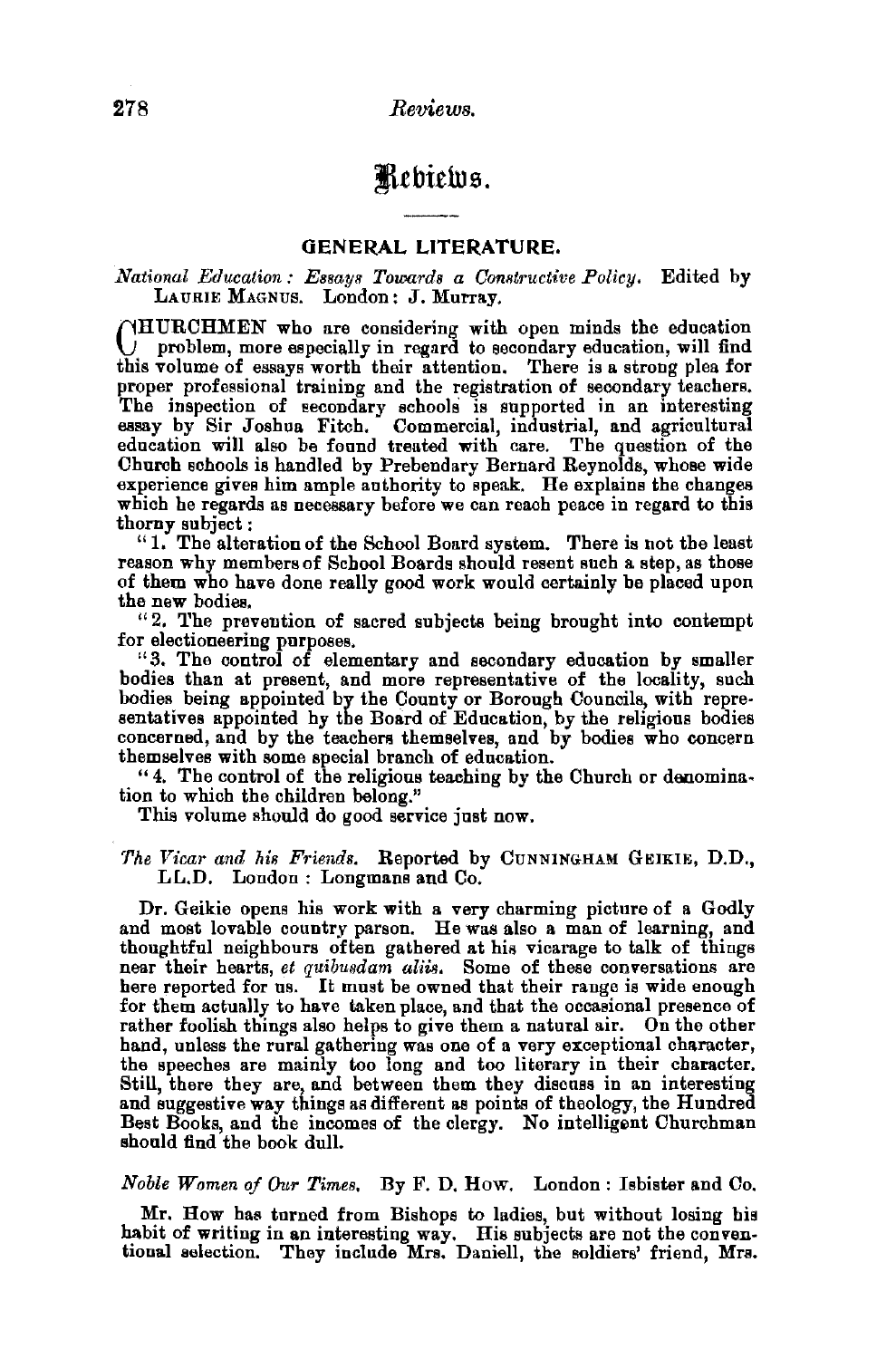Wightman, of Shrewsbury, Mrs. Sydney Lear, Mrs. Nassau Senior, Miss Agnes Jones, and other noble women whose examples cannot fail to help those who read this volume.

#### The Fireside. Conducted by the Rev. C. BULLOCK. *Hand and Heart*. Edited by H. SOMERSET BULLOCK. London: *Home Words* Office.

The volumes of these familiar magazines show that they are being kept well up to their known reputations. The *Fireside* is an excellent magazine for the home, whilst *Hand and Heart* should do good service as a magazine for parish use. Both are well illustrated and attractively got up.

#### The Novels of George Meredith. Pocket Edition. Westminster: A. Constable and Co.

We have received four volumes of this edition: "The Ordeal of Richard Feverel," " Beauchamp's Career," " The Egoist," and "Diana of the Crossways." The size is convenient, the type clear, the binding tasteful; in fine, when complete we should regard this as in every way an admirable edition of its kind.

#### *The Story of some English Shires.* By the late MANDELL CREIGHTON, D.D. London: R.T.S.

This is a new edition at 6s. of the book originally issued in a costly form. Dr. Creighton's work always had the power of interesting the reader, and we do not doubt but that these chapters on some of the English counties will, in this more popular form, reach a new and much wider circle.

# *Widow Wiley, and Some Other Folk.* By "BROWN LINNET." London : Seeley and Co.

A very charming series of sketches of rural character and life will be found in this volume. "Brown Linnet" writes with genuine skill, and the book deserves success.

#### *The Universal Obligation of Tithes.* By A BARRISTER, London : Elliot Stock,

This book is a strong plea for the principle of devoting a tithe as a direct offering to God.

#### **CHIEFLY HOMILETICAL.**

#### *Cambridge Bible for Schools and Colleges. The Book of Psalrns. Books IV. and* V., *Psalms XC.-CL.* By A. F. KIRKPATRICK, D.D. Cambridge: At the University Press.

Professor Kirkpatrick has now brought to an end his valuable and most convenient commentary. This volume is entirely worthy of his reputation as a sound and sober Old Testament scholar. It is, like its predecessors, complete in itself, so that the student who wishes to study any division of the Psalter will find the introductory matter in each volume. The commentary is, again, most useful, illuminating just those points upon which assistance is needed, There are details upon which it is permissible to differ even from Professor Kirkpatrick, but the work will commend itself to all save those whose sympathies are with a more daring and imaginative school of criticism.